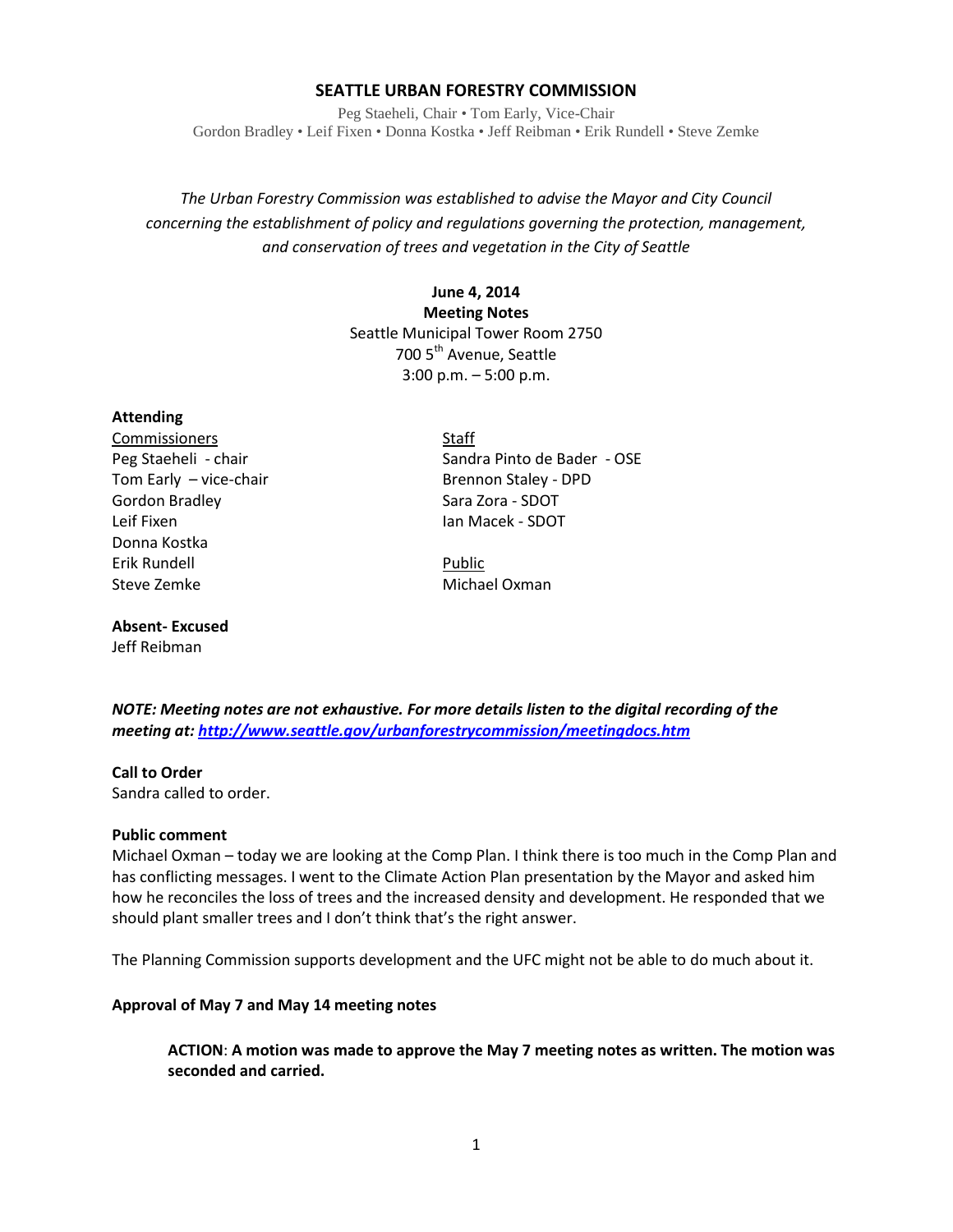### **ACTION**: **A motion was made to approve the May 14 meeting notes as amended. The motion was seconded and carried.**

### **Comp Plan update briefing – Brennon Staley (DPD)**

Brennon Staley – will be leading the update to the Capital Facilities, Utilities, and Environment elements.

Question: What's the City's relation to the Growth Management Act? Answer: The Comp Plan (CP) is the City's effort to comply with the Growth Management Act. Different jurisdictions work together to make sure that the policies are in alignment.

Question: The urban forest is something regional. Is there coordination among jurisdictions? Answer: The CP is a high-level document. The level of coordination and planning you are referring to doesn't happen at the CP level. The amount of energy individual municipalities puts forward for a coordinated effort varies.

One of the main elements of the CP is the urban center concept. Look at ways to have these urban centers be livable. The strategy is to focus on the infrastructure to support growth in the following areas:

- Six urban centers (UC)
- Six hub urban villages (HUV)
- 18 residential urban villages (RUV)
- Two manufacturing and industrial centers (MIC)

Question: Are there going to be efforts to support growth in south Seattle? Answer: When you remove the green belt and industrial area, South Seattle actually has a large concentration of urban villages. The strategy has been successful over the last 20 years. 75% of new housing has been developed in urban villages. 73% of new jobs have come to UC + HUV, and MIC.

Seattle 2035 is a citywide conversation about how Seattle may grow. There will be a major review of the existing plan and coordination/collaboration with City departments and the Seattle Planning Commission.

The schedule:

Early engagement started in 2011-2012. In the Spring of 2013 the annual amendment included the Climate Action Plan, Healthy Food, Urban Design, and Transit Communities. Project planning and research: Q3 2013 – Q1 2014. Assess Growth Alternatives and Draft Plan Policies: Q1 2014 – Q4 2014. City Council Review – Q1 – Q2 2015 Plan adoption – June 2015

By 2035 is expected that Seattle will have 120,000 more people, 70,000 more households, and 115,000 more jobs.

Three alternatives proposed for study are:

- Urban center focus
- Urban village focus
- Transit focus

Question: Aren't all the same?

Answer: They are different flavors of the same. There could be a 'no action' option too.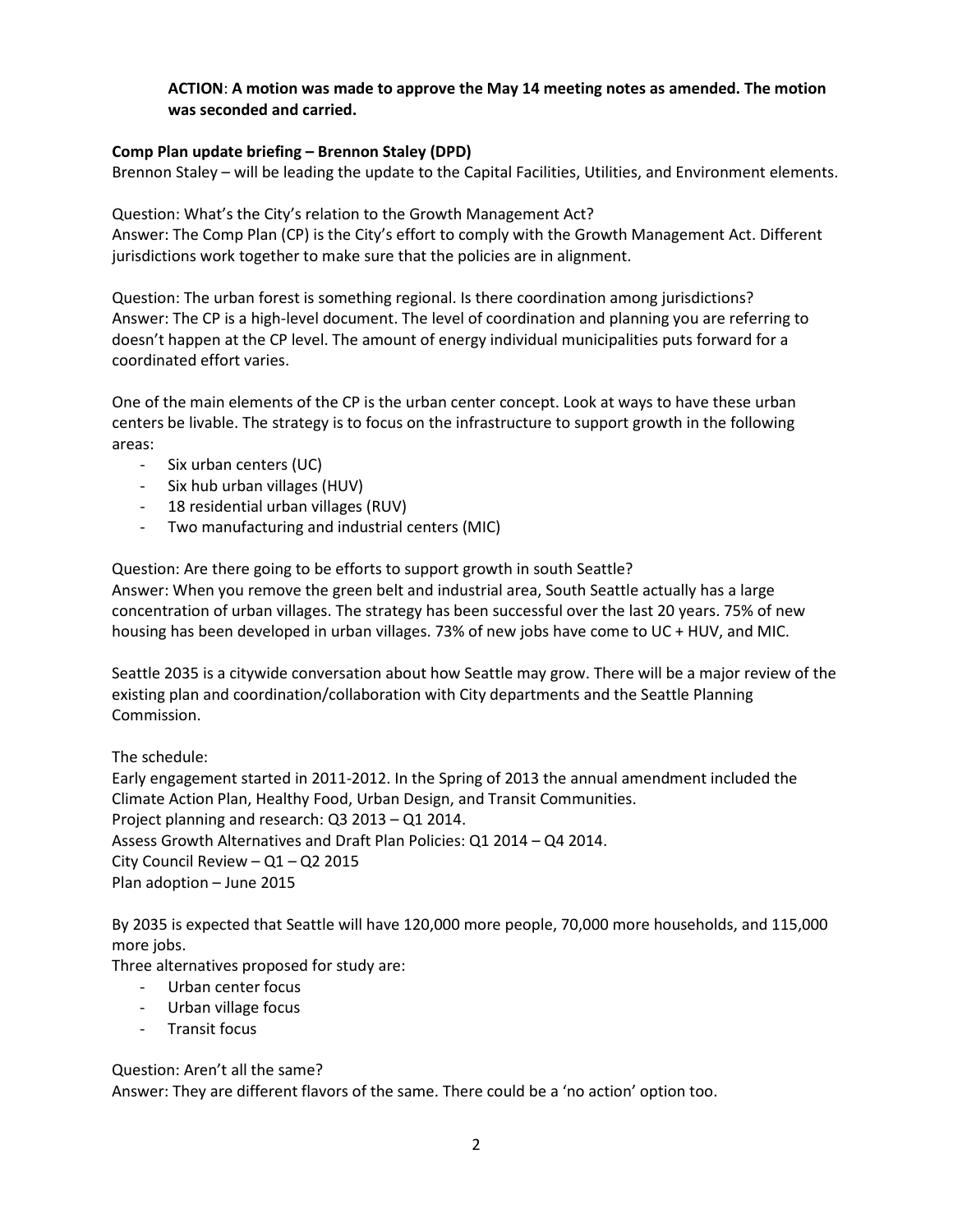Given the way the City invests and make zoning decisions, we have some influence over where development happens in the city. We are analyzing the impacts of the different strategies.

Plan style and format:

We are trying to produce a document that is more accessible and usable for the public and policy makers. Increase clarity, reduce redundancy, and ensure relevance. Looking for a pared down document that is available in electronic format.

Question: What happens to neighborhood pieces that were put into the CP over the years? Answer: We are having the new structure address those issues. We are not planning on changing the neighborhood plans.

Question: Where is Parks? Answer: Parks will be part of capital facilities. We are considering having a separate element for Parks.

Question: Under elements there is one called Environment. What does it include? Answer: It has changed more than any other element since 2004 and it is currently linked to many things. Right now it's a hodge-podge and we would like to see it more streamlined.

Element structure:

Each element will have an introduction and different topics/sessions. Goals and policies will go into each of the policies

I passed out a list of all the areas that touch upon urban forestry. There are different sections that relate to trees:

Environment Element – Seattle's Trees Section (E21, E22, E23, E24) Environment Element – Related Items (E3, E4, E5, E6) Land Use Element – General Development Standards (Tree Policy subsection – LU39, LU40, LU41) Land Use Element – Landscaping and screening (LU38, LU53.1) Land Use Element – Industrial (LU150, LU151, LU165, LU174)

Question: Assume we are changing the Seattle Trees section to Urban Forestry (UF)? Answer: Some initial thoughts I'd like to put forward for discussion. Having UF goals in the environment section and then mention trees also in other sections (such as development standards). For example, the UF goal put in the Comp Plan is 40% and it did not go through public process. The Urban Forest Stewardship Plan (UFSP) has a new vision that could be better reflected in the plan.

Overall we are trying to have fewer topics, succinct titles, all should include goals and policies, avoid overarching goals and policies that apply to more than one topic, and keep the topic discussion brief.

UFC comment: We've had the UFC for 5 years now. We have a new UFSP. I think the Environment Element needs to address urban forestry specifically. The Climate Change section has very specific goals. Brennon: That level of detail is not appropriate.

Question: Our ROWs are very narrow and development is to the property line. Is that broad enough that could fit in the update? Maybe say Update the policies on high-rise residential. Answer: That could go into a landscaping section

UFC comment: If trees are infrastructure then there is a gap. What do you mean by tree policy approach focused on individual large trees?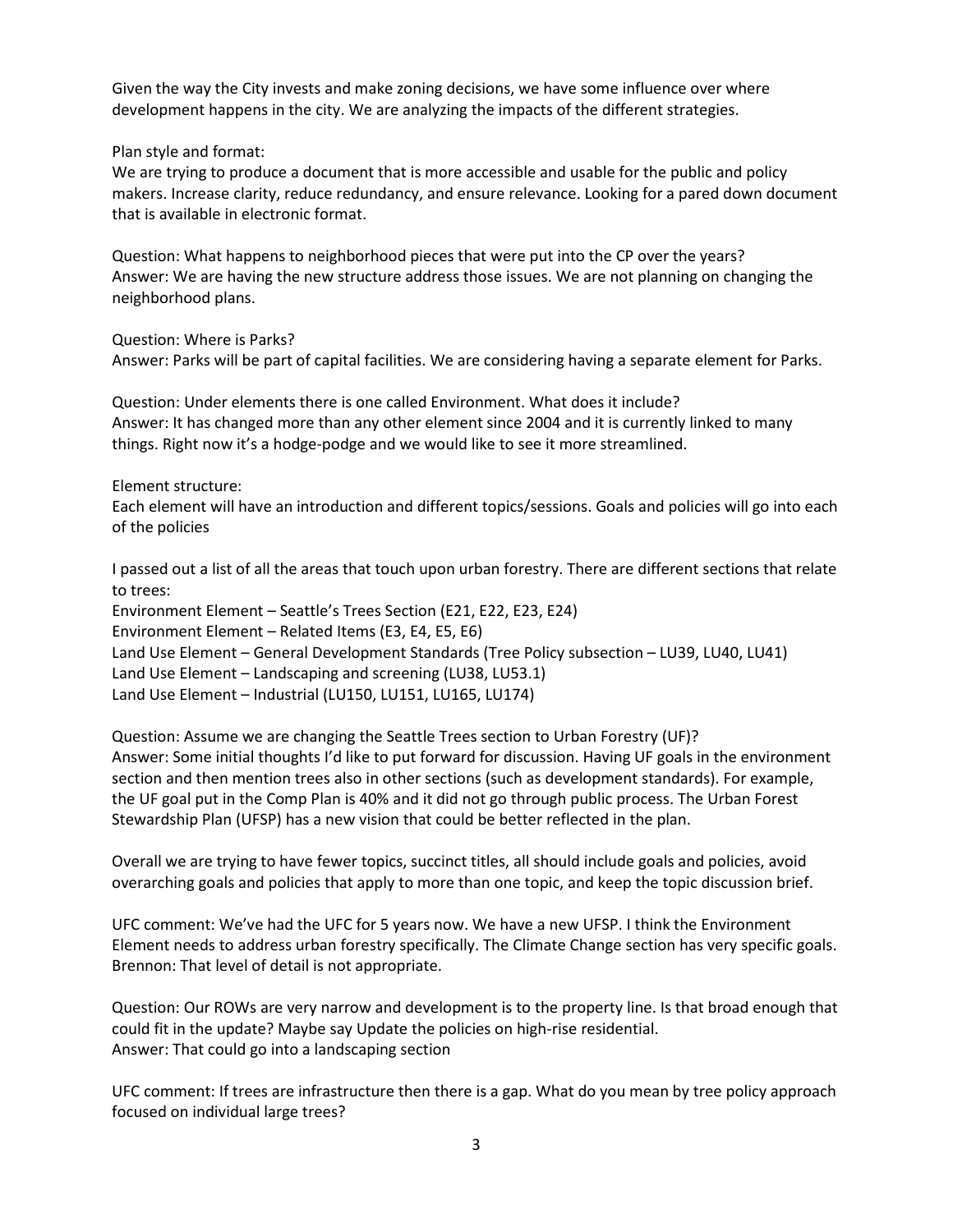Brennon: We are starting to change our thinking in industrial areas. There is current policy that I would like the Commission to weigh in on.

Question: What is the UFC's role in this process? Are we going to receive drafts and provide input? Answer: Things become public when we bring things to the UFC.

Question: How about bringing issues to a sub-committee of the UFC so it's not a public interaction? Answer: We don't want to distribute documents to different groups of people.

UFC comment: We need to put together a sub-committee that will chat with DPD on what we would like to see in the Comp Plan and then provide general comments when the document is public. Brennon: That's why I'm here.

Question: Are you leaning towards referring to the UFSP in order to reduce redundancy? Answer: We are not going to mention plans and policies, because there are too many. The Comp Plan is meant to be a very high level document. We will mention the citywide canopy cover goal.

Question: Incongruent statement for industrial areas. Will this be an opportunity to change that? Answer: If we think the City's policy has changed we might want to express that.

Question: We have a 30% canopy cover goal, but there are many policies that do not support this goal. Do we need to make a statement to that effect? Answer: The Comp Plan needs to stay at a very high level.

Question: Where do these policies start to work together? Answer: They work together at the Urban Forest IDT level.

UFC Comment: We have a gap between Comp Plan and policies. A high level statement would not be in contradiction with the UFSP urban forestry goals.

The City is proposing a new goal for Green Stormwater Infrastructure (GSI).

Leif, Steve, Erik will volunteer to provide input to DPD on the Comp Plan update.

### **Freight Master Plan update – Sara Zora (SDOT)**

Sara Zora and Ian Macek – this introduction will provide an opportunity for the Commission to provide input on the plan as it is developed.

The Freight Management Plan's (FMP) purpose is to improve citywide truck freight mobility to support Seattle's increasing demand for goods and services by addressing: safety, efficiency, environmental impacts, and economic vibrancy.

Scope of Work:

- Public outreach and stakeholder engagement: will be important to engage the business in industrial areas and understand their needs.
- Existing conditions report: will be important to tell the story of where we are with freight mobility. Important to identify a baseline.
- Policy framework (vision statement, goals, and performance measures).
- Evaluation of future conditions, including forecasting.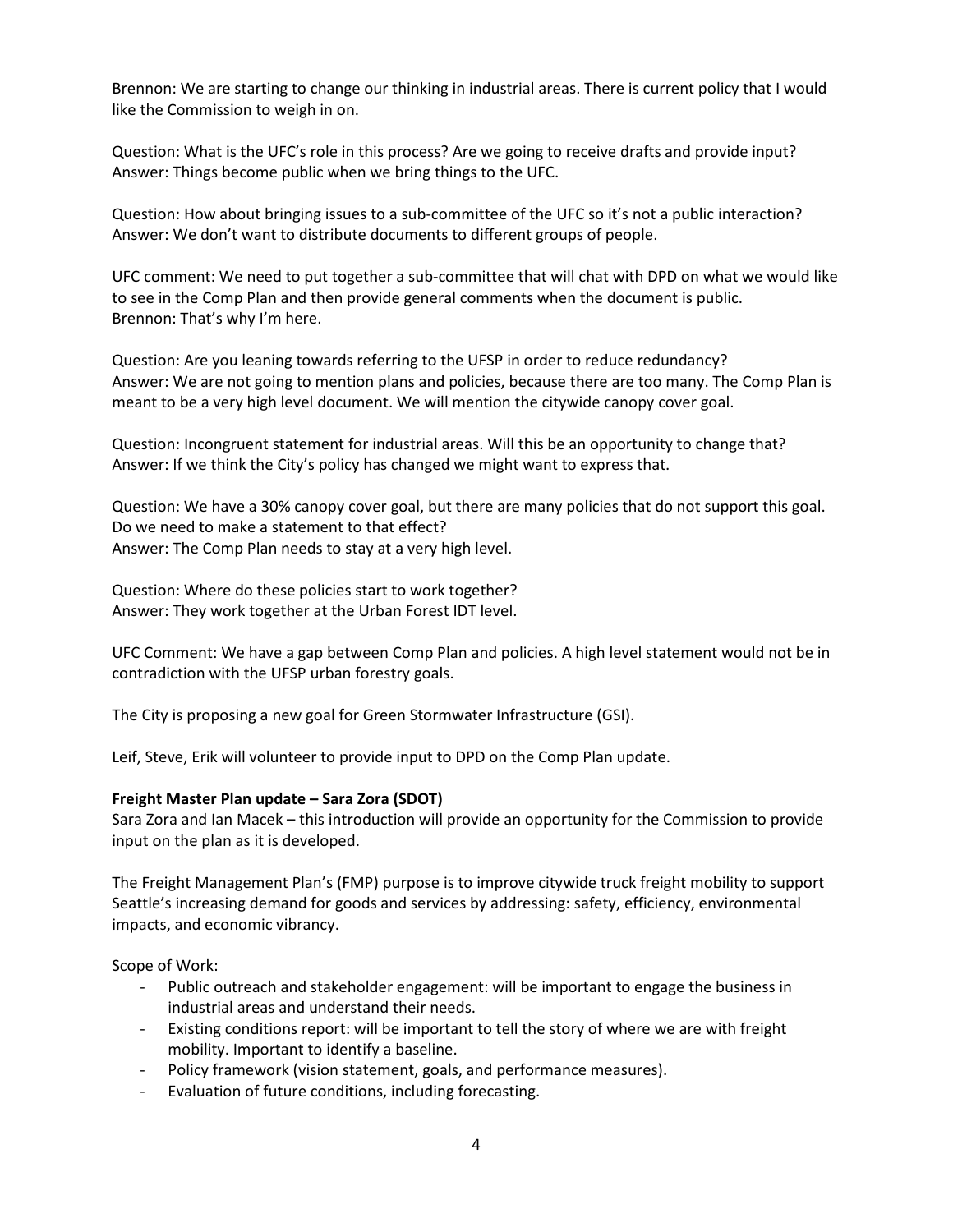- Updated freight network and design guidelines: 142 miles of major truck streets. We'll review usage and making changes. Bigger freight has 20 feet high and 20 feet wide requirements.
- Prioritized projects and programs.
- Implementation strategy.

Is there other baseline that we should consider related to urban forestry? UFC Comment – we talked about alternate routes that are used by freight and might not be maintained at the same level.

The City of Seattle doesn't have formal 'alternate routes.'

Question: Are there rules in terms of where freight can go? What if they use other routes? Answer: Freight is allowed in all city arterials. We are hoping that freight is using major truck streets. We will use traffic flow count tools for that.

Question: What about snow routes? Answer: That is going to be good to look into.

UFC comment: it would be interesting to know what would be the canopy cover potential if the required clearances are maintained.

Answer: That could be something we look at.

Considerations for FMP:

- Balance safety and mobility priorities with canopy cover goals.
- UFSP goal: strive to replace, enhance, and increase urban forest functions, and related environmental, economic, and social benefits. FMP considerations: trees in industrial areas to mitigate truck and GHG emissions. Trees adjacent to manufacturing and industrial centers (MICs) to buffer social and environmental impacts.
- UFSP goal: expand citywide canopy cover to 30% by 2037. FMP considerations: street tree guidelines, funding strategy to regularly prune freight corridor ROW trees.
- Industrial areas comprise 11% of the city land mass. Baseline: 4% canopy cover in 2007. Goal is 10% by 2037. FMP considerations: street design guidelines and programmatic recommendations.

Project schedule: June – project launch Summer – stakeholder engagement Fall – draft existing conditions and policy framework Spring 2015 – final freight master plan

Come back in the fall to report progress.

# **Letter of recommendation to DPD on reporting UFC would like to see – possible vote**

Commissioners discussed the current draft letter and a second draft will be discussed at the next meeting.

Suggestions:

- Table be included as an attachment.